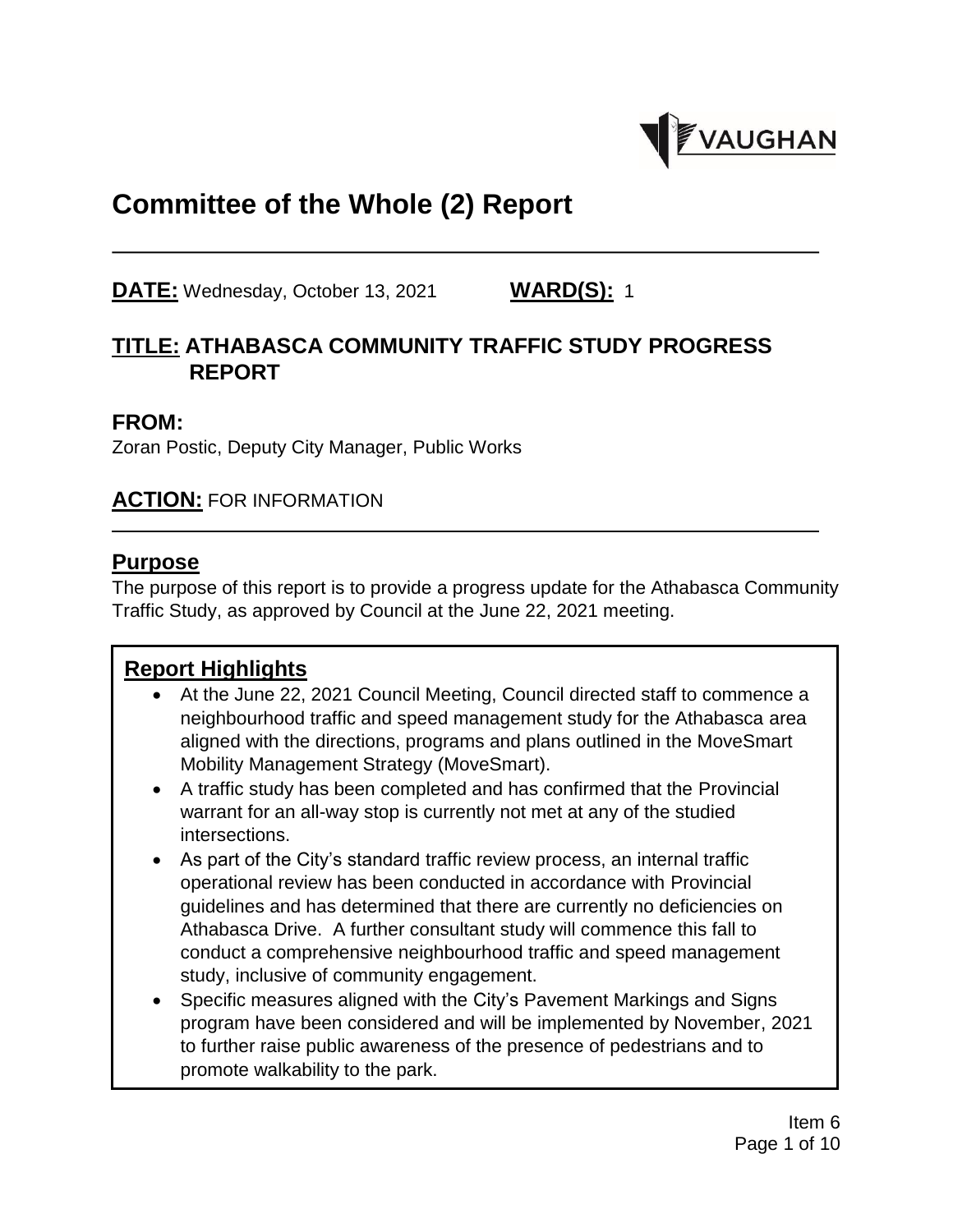#### **Recommendations**

1. That this report be received for information.

### **Background**

The residents of the Athabasca area have raised concerns regarding traffic in their neighbourhood centering around speeding, the need for traffic calming measures, and stop signs, and have requested that a traffic study be completed.

#### **Council provided direction to commence a neighbourhood traffic and speed management study aligning with MoveSmart.**

At the Council meeting of June 22, 2021, Council directed staff to commence a neighbourhood traffic and speed management study for the Athabasca area aligned with the directions, programs and plans outlined in the MoveSmart. The recommendation also included that any improvements recommended in the study be deemed a pilot project that could potentially benefit other subdivisions in the future. Furthermore, direction included a request for York Region to install a temporary photo radar unit in this subdivision and/or surrounding vicinity as a pilot project. Details of the Council direction are outlined in Item 23, Report No. 29, of the June 22 Council Meeting.

# **Previous Reports/Authority**

Council Meeting of June 22, 2021 – Committee of the Whole (Working Session) Report No. 31, Item 1: <https://pub-vaughan.escribemeetings.com/filestream.ashx?DocumentId=78914>

Council Meeting of June 22, 2021 – Committee of the Whole (1) Report No. 29, Item 23: <https://pub-vaughan.escribemeetings.com/filestream.ashx?DocumentId=77772>

Council Meeting of March 10, 2021 – Committee of the Whole (Working Session) Report No. 10, Item 1: <https://pub-vaughan.escribemeetings.com/filestream.ashx?DocumentId=63323>

Council Meeting of November 19, 2019 – Committee of the Whole (1) Report No. 34, Item 8: <https://pub-vaughan.escribemeetings.com/filestream.ashx?DocumentId=24126>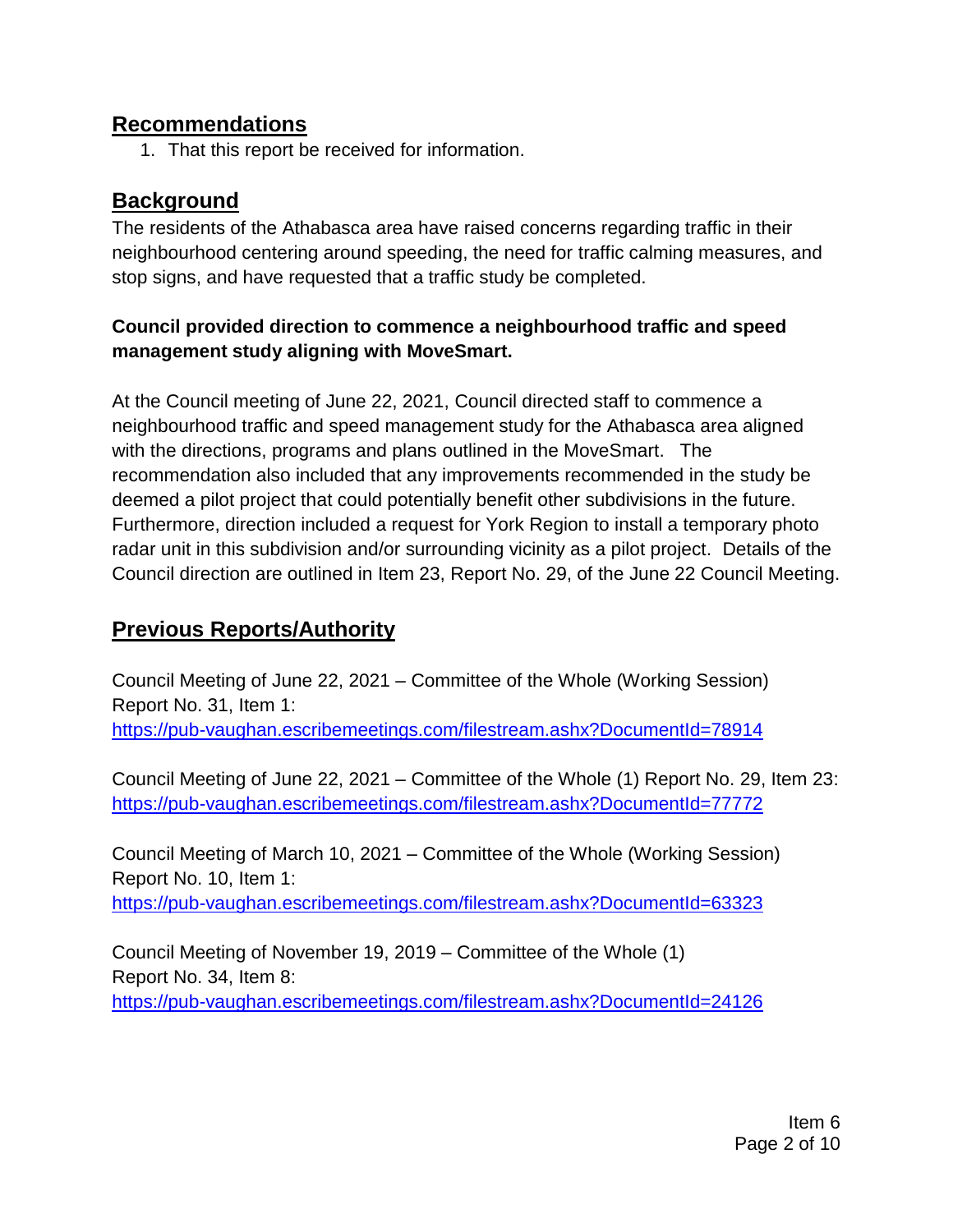## **Analysis and Options**

### **The traffic operations review is completed, and in accordance with standard guidelines and practices, has determined that there are currently no deficiencies on Athabasca Drive.**

The Athabasca area roadway network is shown in Attachment 1. The local road network has a typical roadway pavement width of 8.5 metres and the roads within this community are classified as local roads. Sidewalks are present on one side of the street on Athabasca Drive, Hunterwood Chase, and Beakes Crescent.

The following intersections within the Athabasca area have all-way stop controls in place:

- Athabasca Drive and Appalachian Way
- Athabasca Drive and Kootenay Ridge
- Hunterwood Chase and Giorgia Crescent/Celeste Drive

Staff have conducted site investigations and met with area residents to get an understanding of community concerns, and to identify specific enhancements that can be considered to further raise public awareness of the presence of vulnerable road users.

A signage and pavement marking inventory for the neighbourhood has been completed.

### **A traffic review at selected intersections concluded that the Provincial warrant for all-way stop controls is currently not met.**

In response to resident concerns, staff undertook an all-way stop control analysis at selected intersections.

The City's warrant analysis for all-way stop controls takes into consideration the minimum vehicular volumes required, accident hazards, and sight restrictions at the intersections. The warrant analysis is generally based on the thresholds established in Book 5 of the Ontario Traffic Manual.

The following locations were requested by the residents to be reviewed for all-way stop controls:

- Appalachian Way and Kootenay Ridge
- Laurentian Boulevard and Foot Hills Road
- Athabasca Drive and Hunterwood Chase north intersection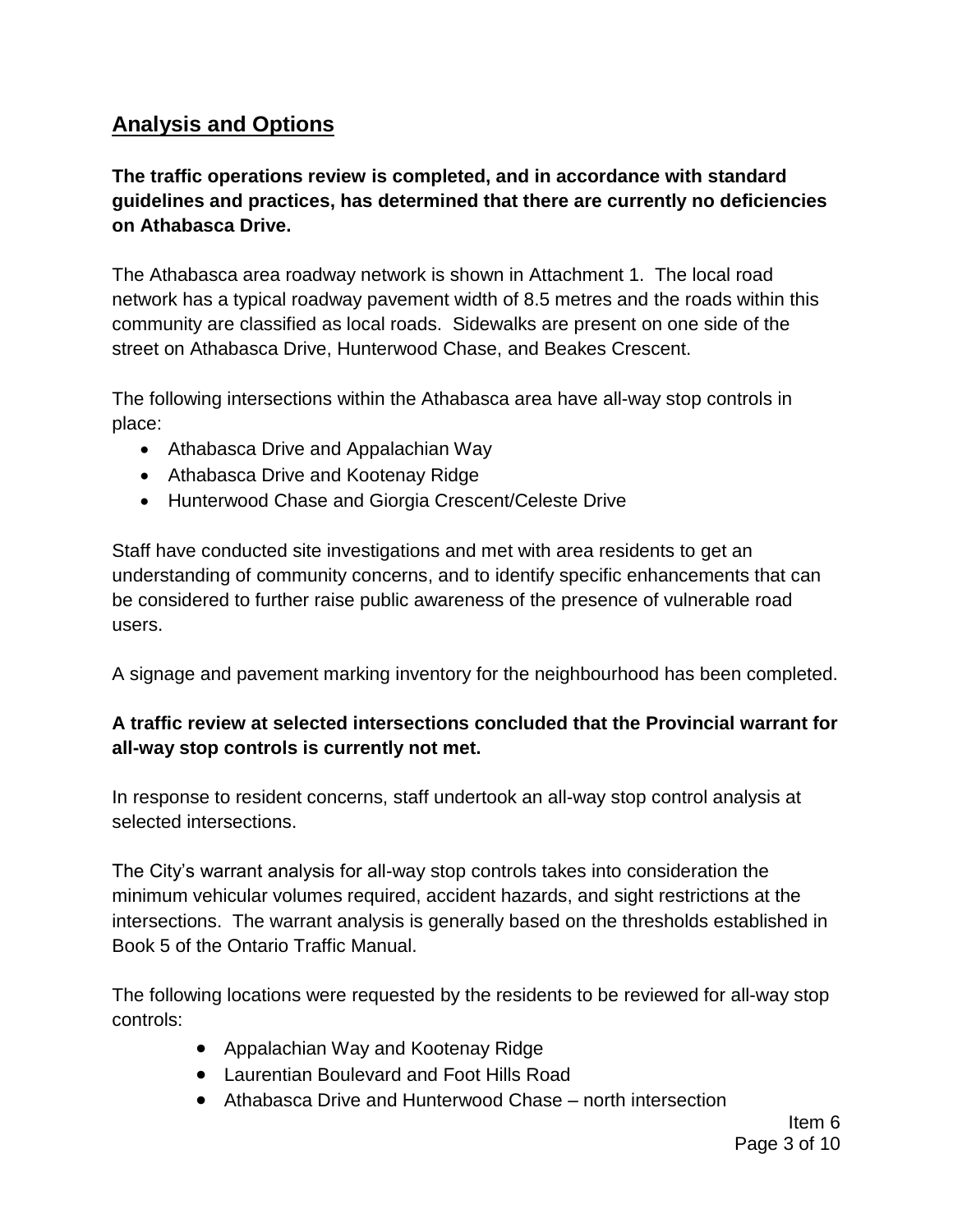- Athabasca Drive and Hunterwood Chase south intersection
- Athabasca Drive and Beakes Crescent
- Athabasca Drive and Beakes Crescent/Greystone Gate
- Hunterwood Chase and Germana Place

Data was collected from September 14 to 16, 2021 to assess the feasibility of implementing all-way stop controls. A summary of study findings is summarized in the table below:

| <b>Intersection</b>                                                    | <b>Warrant#</b> | <b>Warrant Description</b> | <b>Study Results</b> |
|------------------------------------------------------------------------|-----------------|----------------------------|----------------------|
| Appalachian Way<br>and Kootenay Ridge                                  | Warrant 1       | Minimum Vehicular Volumes  | 8%                   |
|                                                                        | Warrant 2       | <b>Accident Hazards</b>    | $0\%$                |
|                                                                        | Warrant 3       | <b>Sight Restrictions</b>  | $0\%$                |
| Laurentian<br>Boulevard and Foot<br>Hills Road                         | Warrant 1       | Minimum Vehicular Volumes  | 25%                  |
|                                                                        | Warrant 2       | <b>Accident Hazards</b>    | 0%                   |
|                                                                        | Warrant 3       | <b>Sight Restrictions</b>  | 0%                   |
| Athabasca Drive and<br><b>Hunterwood Chase</b><br>(north intersection) | Warrant 1       | Minimum Vehicular Volumes  | 8%                   |
|                                                                        | Warrant 2       | <b>Accident Hazards</b>    | 0%                   |
|                                                                        | Warrant 3       | <b>Sight Restrictions</b>  | 0%                   |
| Athabasca Drive and<br>Hunterwood<br>Chase<br>(south intersection)     | Warrant 1       | Minimum Vehicular Volumes  | 28%                  |
|                                                                        | Warrant 2       | <b>Accident Hazards</b>    | 0%                   |
|                                                                        | Warrant 3       | <b>Sight Restrictions</b>  | $0\%$                |
| Athabasca Drive and<br><b>Beakes Crescent</b><br>(south intersection)  | Warrant 1       | Minimum Vehicular Volumes  | 12%                  |
|                                                                        | Warrant 2       | <b>Accident Hazards</b>    | 0%                   |
|                                                                        | Warrant 3       | <b>Sight Restrictions</b>  | $0\%$                |
| Athabasca Drive and<br>Beakes Crescent/<br><b>Greystone Gate</b>       | Warrant 1       | Minimum Vehicular Volumes  | 16%                  |
|                                                                        | Warrant 2       | <b>Accident Hazards</b>    | $0\%$                |
|                                                                        | Warrant 3       | <b>Sight Restrictions</b>  | 0%                   |
| Hunterwood Chase<br>and Germana Place                                  | Warrant 1       | Minimum Vehicular Volumes  | 18%                  |
|                                                                        | Warrant 2       | <b>Accident Hazards</b>    | $0\%$                |
|                                                                        | Warrant 3       | <b>Sight Restrictions</b>  | 0%                   |

Based on the study findings, the intersections do not meet warrant requirements for the installation of all-way stop controls and therefore, all way stop controls are not recommended.

The Ontario Traffic Manual outlines that an all-way stop control should not be used as a speed control device. The installation of an all-way stop control when unwarranted may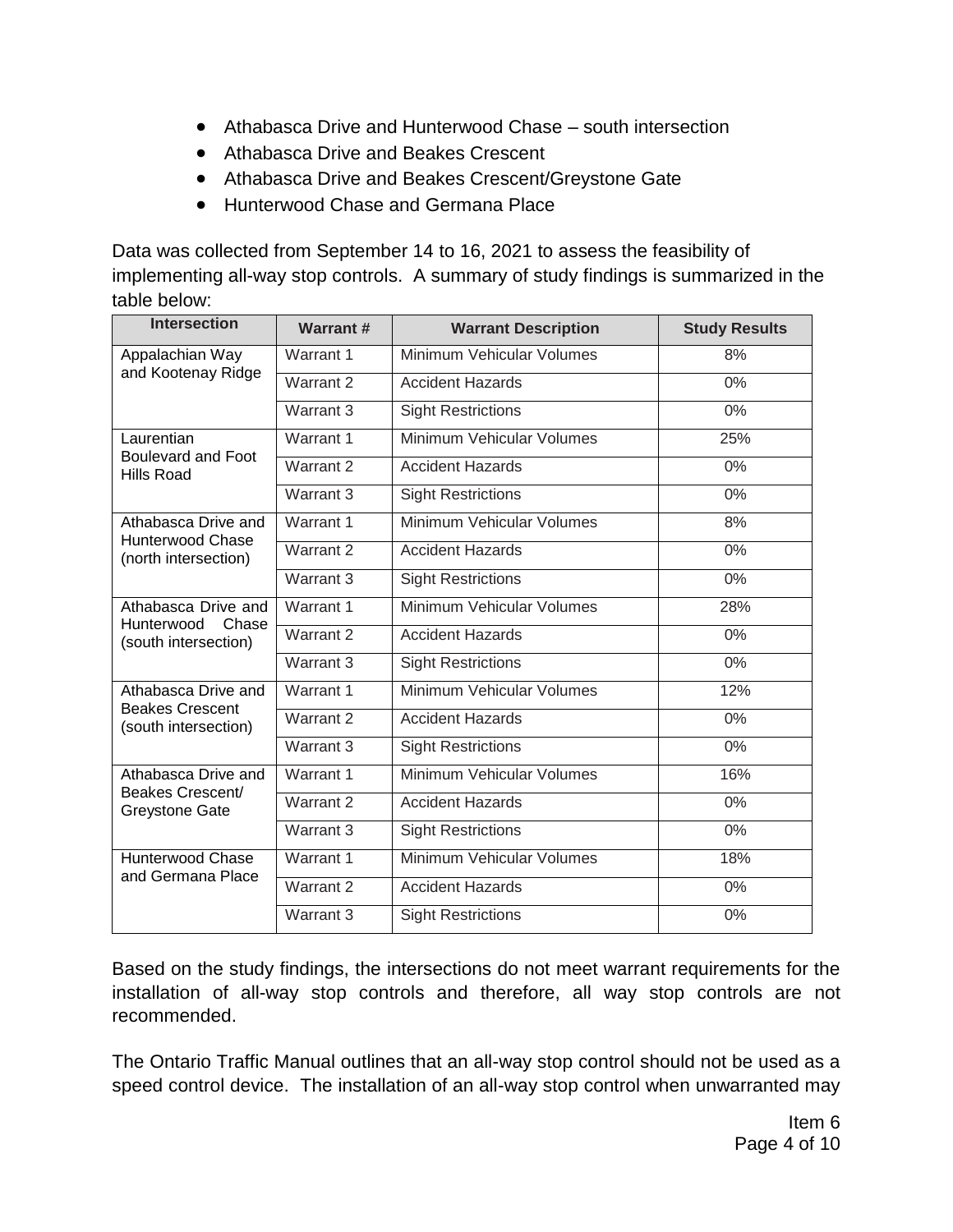result in compliance problems, and increased vehicle speeds due to the inconvenience that all-way stop controls introduce.

#### **There are opportunities to implement specific measures that are aligned with existing municipal programs within MoveSmart along Athabasca Drive and its surrounding road network by November 2021.**

The City continues to strive to raise awareness and improve public safety for all road users and to support active and sustainable transportation options. As part of this effort, the City launched MoveSmart in March 2021. MoveSmart builds upon existing municipal programs City wide, including the optimization of road delineation and pavement markings, enhanced signage and pedestrian crossings and accessibility upgrades in accordance with the *Accessibility for Ontarians with Disabilities Act*. The City is seeking to implement specific measures contained in the programs within MoveSmart along Athabasca Drive and its surrounding road network. The presence of the Maple Trails Park and Nevada Park located within the Athabasca area presents an opportunity to promote walking and other forms of active transportation in the community and to further raise public awareness with respect to road safety and the presence of vulnerable road users. As such, the following signage and pavement markings are proposed to be implemented on Athabasca Drive and Hunterwood Chase:

| <b>Traffic Measures</b>         | <b>Purpose</b>               | <b>Anticipated Timeline</b> |
|---------------------------------|------------------------------|-----------------------------|
| "Pedestrian Ahead" sign with    | To provide guidance to       | November 2021               |
| "slow" tab will be installed at | motorists that pedestrians   |                             |
| appropriate locations on        | may be in the area.          |                             |
| Athabasca Drive                 |                              |                             |
| "Playground Ahead" sign         | To provide guidance to       | November 2021               |
| with "slow" tab will be         | motorists of a park in the   |                             |
| installed near Maple Trail      | area.                        |                             |
| Park.                           |                              |                             |
| Speed boards have been          | To serve as community        | September 2021              |
| scheduled for this Fall on      | education tools to remind    |                             |
| Athabasca Drive near Maple      | drivers to manage their      |                             |
| <b>Trail Park.</b>              | traveling speeds in          |                             |
|                                 | compliance with the posted   |                             |
|                                 | speed limits.                |                             |
| In-road flexible sign will be   | To raise public awareness of | November 2021               |
| installed on Athabasca Drive,   | the speed limit when         |                             |
| west of Appalachian Way.        | entering the subdivision.    |                             |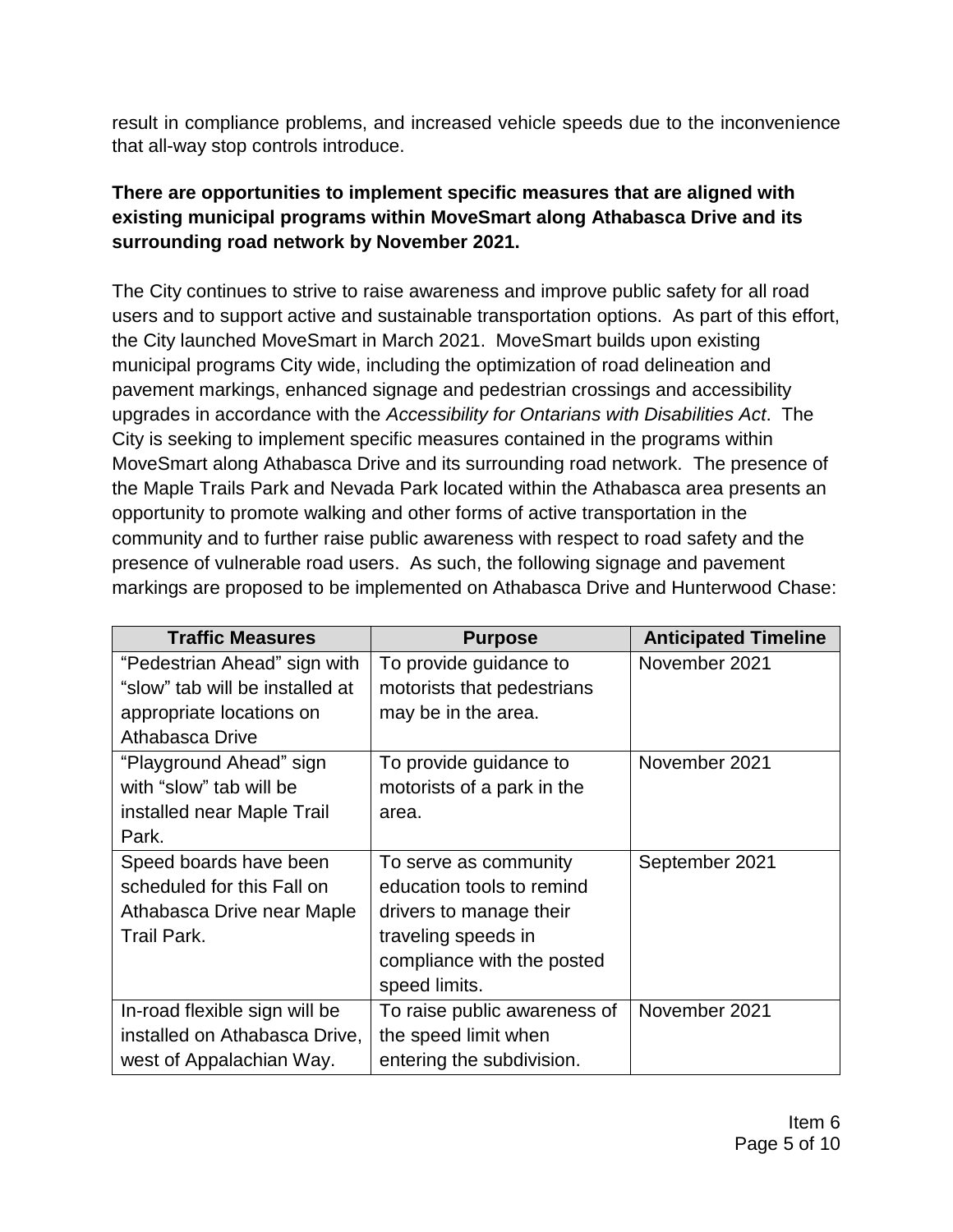| <b>Traffic Measures</b>      | <b>Purpose</b>               | <b>Anticipated Timeline</b> |
|------------------------------|------------------------------|-----------------------------|
| A yellow centreline will be  | To guide motorists and       | November 2021               |
| installed on Athabasca Drive | provide roadway delineation. |                             |
| and Hunterwood Chase.        |                              |                             |
| All stop bars will be        | To guide motorists of the    | November 2021               |
| refreshed as part of the     | intersection control.        |                             |
| annual pavement marking      |                              |                             |
| program.                     |                              |                             |
| The pedestrian crosswalk on  | To facilitate pedestrians    | November 2021               |
| Athabasca Drive at Kootenay  | crossing to the park         |                             |
| Ridge will be enhanced with  |                              |                             |
| painted ladder (zebra)       |                              |                             |
| markings.                    |                              |                             |

#### **A further consultant study will commence this fall for a comprehensive neighbourhood traffic and speed management study. Community engagement will be an integral component of this study.**

A consultant assignment will be undertaken for the neighbourhood traffic and speed management study for the Athabasca area. This review will determine the feasibility of introducing and designating a community-wide 40 km/h neighbourhood area in accordance with Bill 65, *amending the Highway Traffic Act* and the City's newly developed Speed Limit Policy. The study will also seek to identify additional measures beyond those currently identified by staff that could be implemented as a pilot and then utilized for other areas in the future. A community engagement will form part of the study and it is anticipated that will be conducted in Q4 of 2021, with the overall study completion planned in Q2/Q3 2022.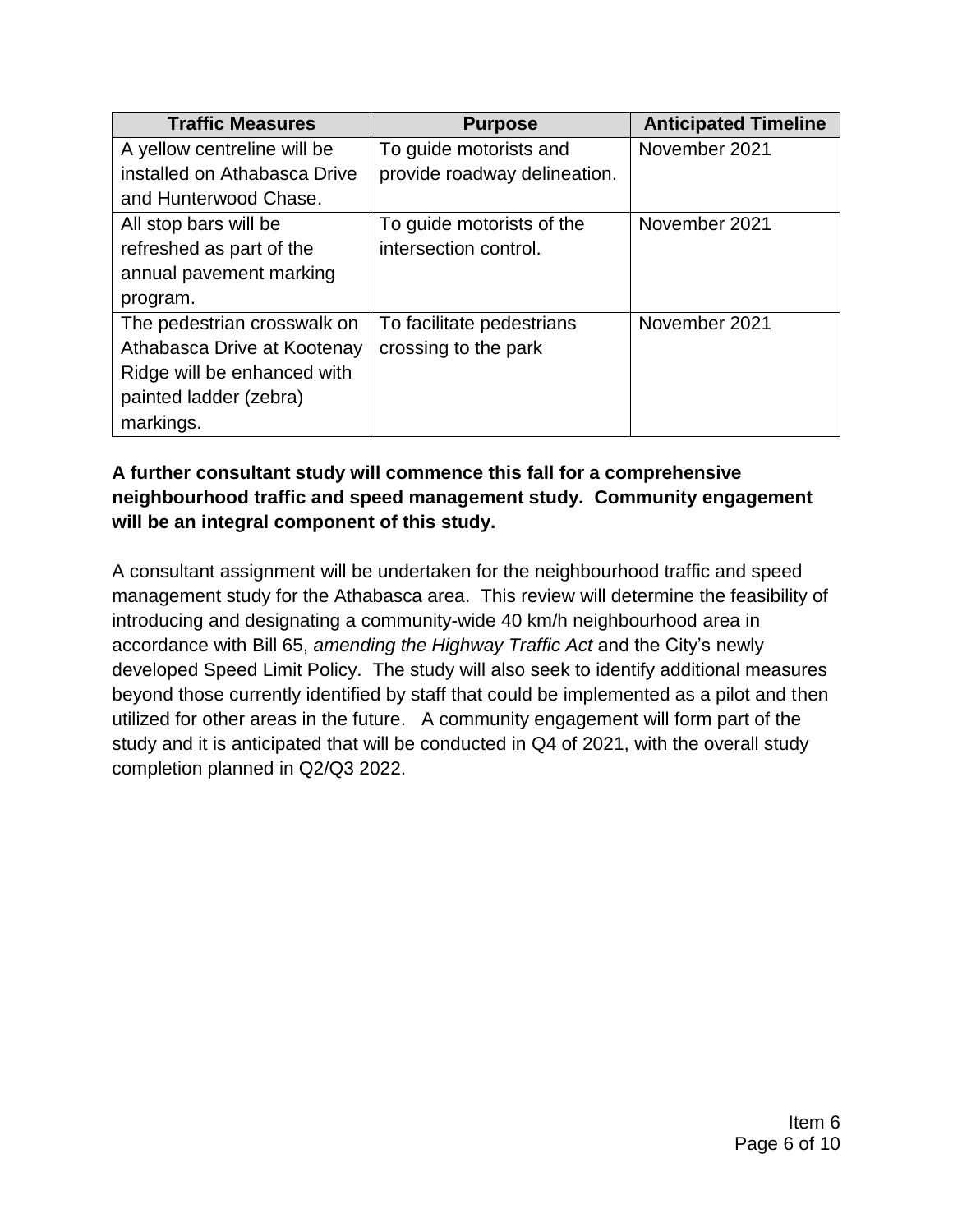## **Financial Impact**

The capital cost associated with the signage and pavement marking installation is estimated to be \$2,800 and is supported in the approved 2021 Operating Budget.

The ongoing maintenance cost for the sign and pavement markings is estimated to be \$600.00 per annum and will be incorporated in future year Operating Budget through the budget process.

| <b>Item</b>              | Qty.          | <b>Cost</b> | <b>Total cost</b> |  |  |
|--------------------------|---------------|-------------|-------------------|--|--|
| <b>Signage</b>           |               |             |                   |  |  |
| Warning signs            | 9             | \$75 each   | \$675             |  |  |
| In-road flexible         |               |             |                   |  |  |
| sign                     |               | \$275 each  | \$275             |  |  |
| <b>Pavement Markings</b> |               |             |                   |  |  |
| Centreline               | 2,500m        | \$0.5/m     | \$1,250           |  |  |
|                          | 30 stop bars, |             |                   |  |  |
| Stop bars and            | 1 ladder      |             |                   |  |  |
| Crosswalks               | crosswalk     | \$0.5/m     | 600               |  |  |
| <b>Total Cost</b>        |               |             | \$2,800           |  |  |

## **Broader Regional Impacts/Considerations**

**The Province allowed the operation of automated speed enforcement technology in school and community safety zones.**

The Province enacted Bill 65, the *Safer School Zones Act*, 2017, to allow the operation of automated speed enforcement (ASE) technology in school and community safety zones. Currently, the Province requires that ASE offences be processed, settled, and disputed using the Provincial Offences Court system. The Region's Provincial Offences Court system has indicated that it will not be able to absorb the additional charge volume from the ASE program with current facility and judicial resources.

### **York Region has commenced a two-year ASE pilot project (with limited use) at selected Regional road locations.**

A meeting was held with York Region to discuss the possibility of installing a temporary photo radar unit (ASE) this year in the Athabasca community subdivision and allow it to be moved every three months as a pilot project. The Region has indicated that the current mandate provided by York Region Council for the implementation of ASE only includes the installation along the Regional road network at selected locations.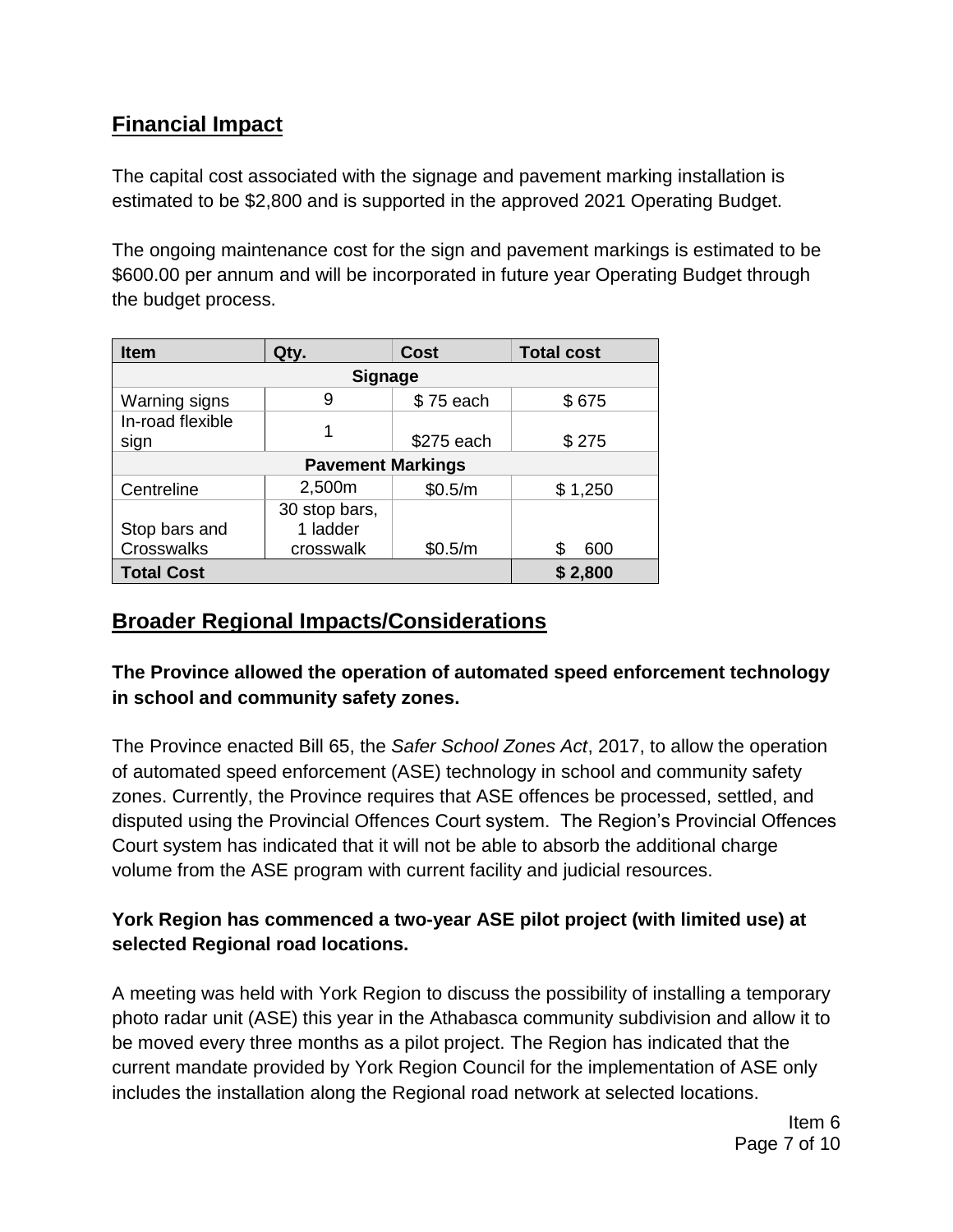Regional staff will share their data and experience with local municipalities to support them in building their respective ASE program. The Region's pilot project is anticipated to be completed by the end of 2022.

#### **The City of Vaughan and York Region continue to advocate the Province to consider implementation of an AMPS Program for ASE to help align road safety initiatives and enforcement.**

The Ontario Traffic Council (OTC) ASE Municipal Working Group (MWG) has requested the Province to allow ASE charges to be administered through an Administrative Monetary Penalty System (AMPS), instead of through *Provincial Offences Act* Court system. AMPS is a municipally administered alternative to the Provincial Offences Court system's judicial process for matters authorized by the Province that enables a more expedient alternative to addressing by-law violation disputes. The City has enacted AMPS for parking disputes and business licensing offences. City staff will continue to work with the OTC to facilitate the development of the framework allowing ASE charges to be administered through an AMPS program. It is anticipated that this framework will be developed in 2022. City staff will also work to develop guidelines to create and operate community safety zones to facilitate the implementation of ASE in the future.

Staff will be working in collaboration with Regional staff as the Athabasca study progresses, as it relates to impacts on regional roads.

# **Conclusion**

Residents in the Athabasca area have raised concerns related to traffic and speeding issues in their community, and they have requested that the City investigate implementing measures to address these concerns. Council directed staff, at the June 22, 2021 meeting, to commence a neighbourhood traffic and speed management study for the Athabasca area aligned with the directions, programs, and plans outlined in the MoveSmart.

A traffic review of seven key intersections within the neighbourhood has determined that none of the intersections meet the warrant criteria for the installation of all-way stop controls at this time. There are opportunities to implement specific measures along Athabasca Drive and its surrounding road network by November 2021 that are aligned with existing municipal programs associated with MoveSmart. This includes signage and pavement markings along Athabasca Drive and Hunterwood Chase.